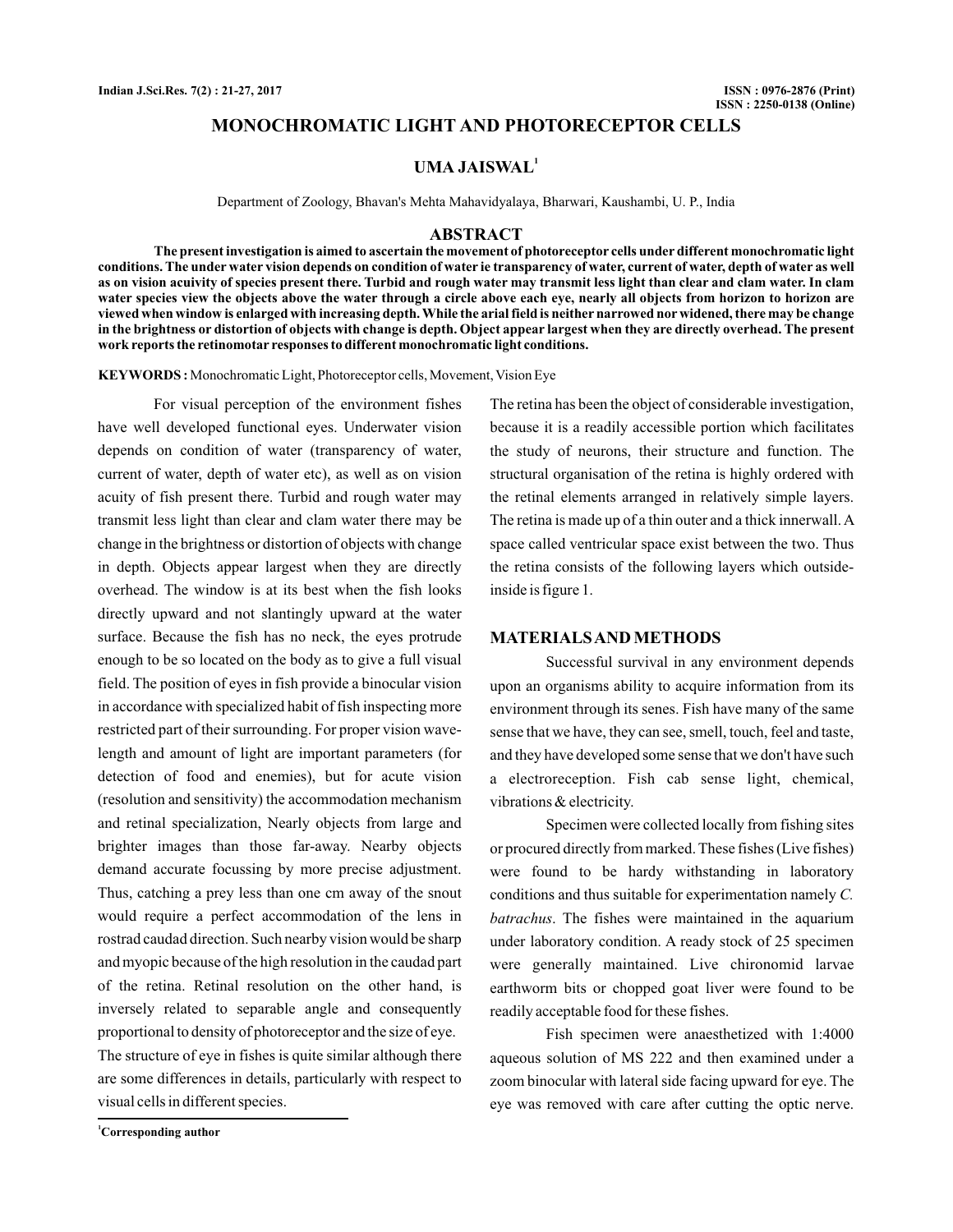#### **JAISWAL : MONOCHROMATIC LIGHT AND PHOTORECEPTOR CELLS**



**Figure 1 : Vertical Section of a Typical Teleost Eye**

Removal of the lens was done at later stage during dehydration with 90% alcohal.Aslit war made in the cornea to avoid damage to the retina during microtome sectioning. The section were cut 6 to 8 micron thick and stained with delafield heamatoxylin eosin and heidenhains Azam method Hunson (1972) the best result was obtained when section were given an overnight treatment with each mordant.

# **OBSERVATION**

This topic includes the observations of various aspects of the retinal structure and their retraction under different light condition on C. batrachus and L. rohita. The experimental conditions consists of exposure of fishes to artificial conditions of monochromatic light red, blue, bluegreen. The major emphasis has been on the change of positions of photoreceptor cells and pigment epithelium layer, pigments of the retinal layer. The observations are based on microscopic examination of dorsoventrally sectioned eyes, cell counts in the retina measurement of different layers of retina and movement of photoreceptor cells. The internal structure of the retinal layers of catfishes have been earlier described by Verrier (1927-28), Wall

(1942) and discussed by Singh and Munshi 1980 to which reader is referred for details. The present observations are focused on the nature of the photoreceptor cells and retinomotor responses under certain experimental monochromatic light conditions, particularly to establish whether they retreat up and down with respect to their normal position in normal light conditions (natural light).

# *Clarias batrachus* **(Lin.)**

| Order          | Cypriniformes                |  |
|----------------|------------------------------|--|
| Suborder       | Siluroidei                   |  |
| Family         | Clariidae                    |  |
| Genus          | Clarias (Scopoli)            |  |
| <b>Species</b> | C. batrachus (Linnaeus)      |  |
| Labeo rohita   |                              |  |
| Order          | Cypriniformers               |  |
| Division       | Cyprini                      |  |
| Family         | Cyprinidae                   |  |
| Genus          | Labeo (Cuvier)               |  |
| Species        | L. rohita (Hamilton Buchana) |  |

For monochromatic light, the procedure used for constant light illumination condition, was repeated with following alterations. A normal light was replaced by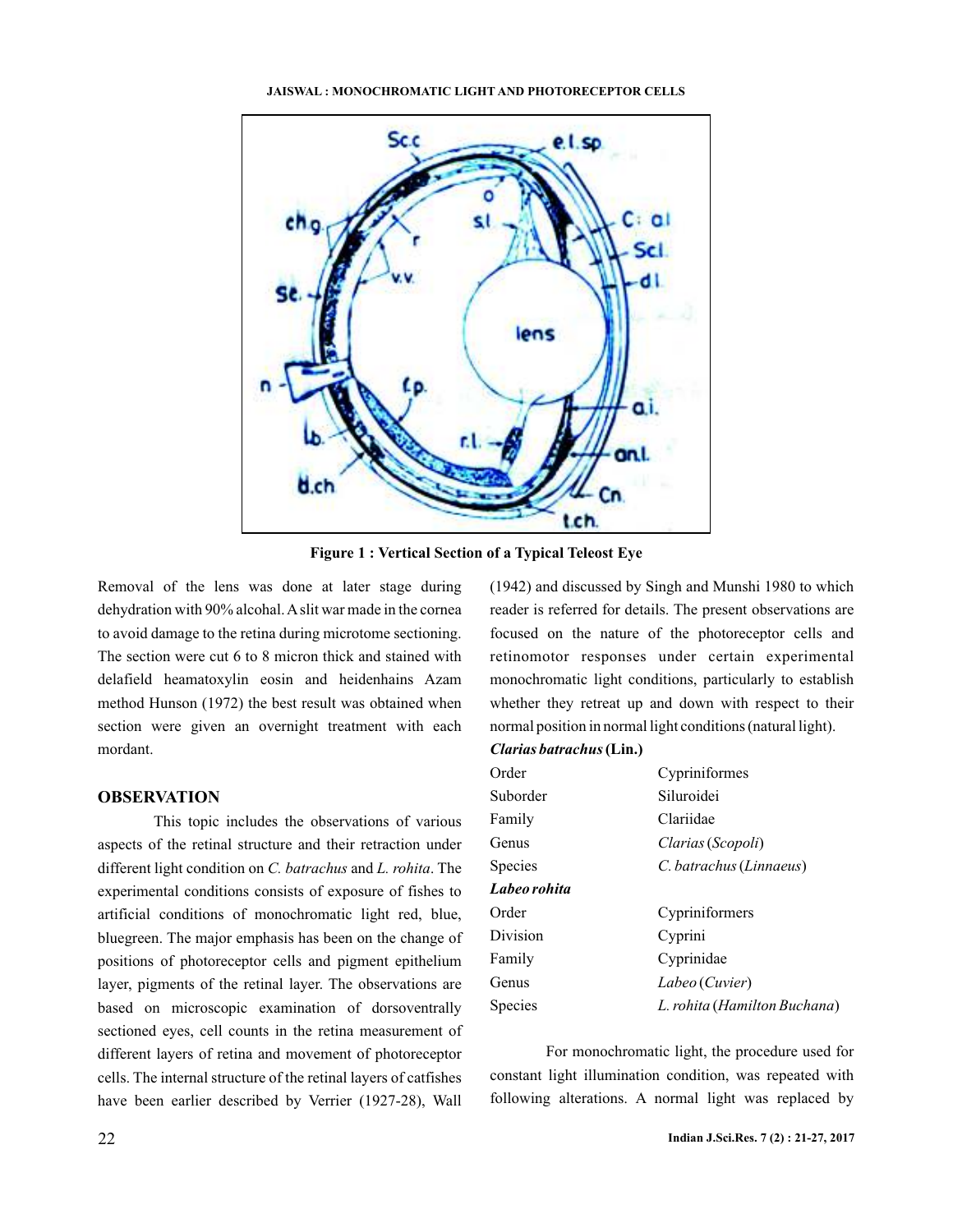

Figure 3 : Depigmented retina constant green light illumination Azan X125

- **Figure 3 : Depigmented retina constant green light illumination Azan X125**
	- Figure 4 : Depigmented retina constant blue light illumination Azan X150 **Figure 4 : Depigmented retina constant blue light illumination Azan X150**
- Figure 5 : Depigmented retina constant blue green illumination Azan X200 **Figure 5 : Depigmented retina constant blue green illumination Azan X200**
- Figure 6: Depigmented retina showing response to red light constant red light illumination Azan X200 **Figure 6 : Depigmented retina showing response to red light constant red light illumination Azan X200**
- Figure 7: Depigmented retina, outer segment of rods contracted toward outer limiting layers and cones expanded away constant light **Figure 7 : Depigmented retina, outer segment of rods contracted toward outer limiting layers and cones expanded away constant light** illumination Azan X150 **illumination Azan X150**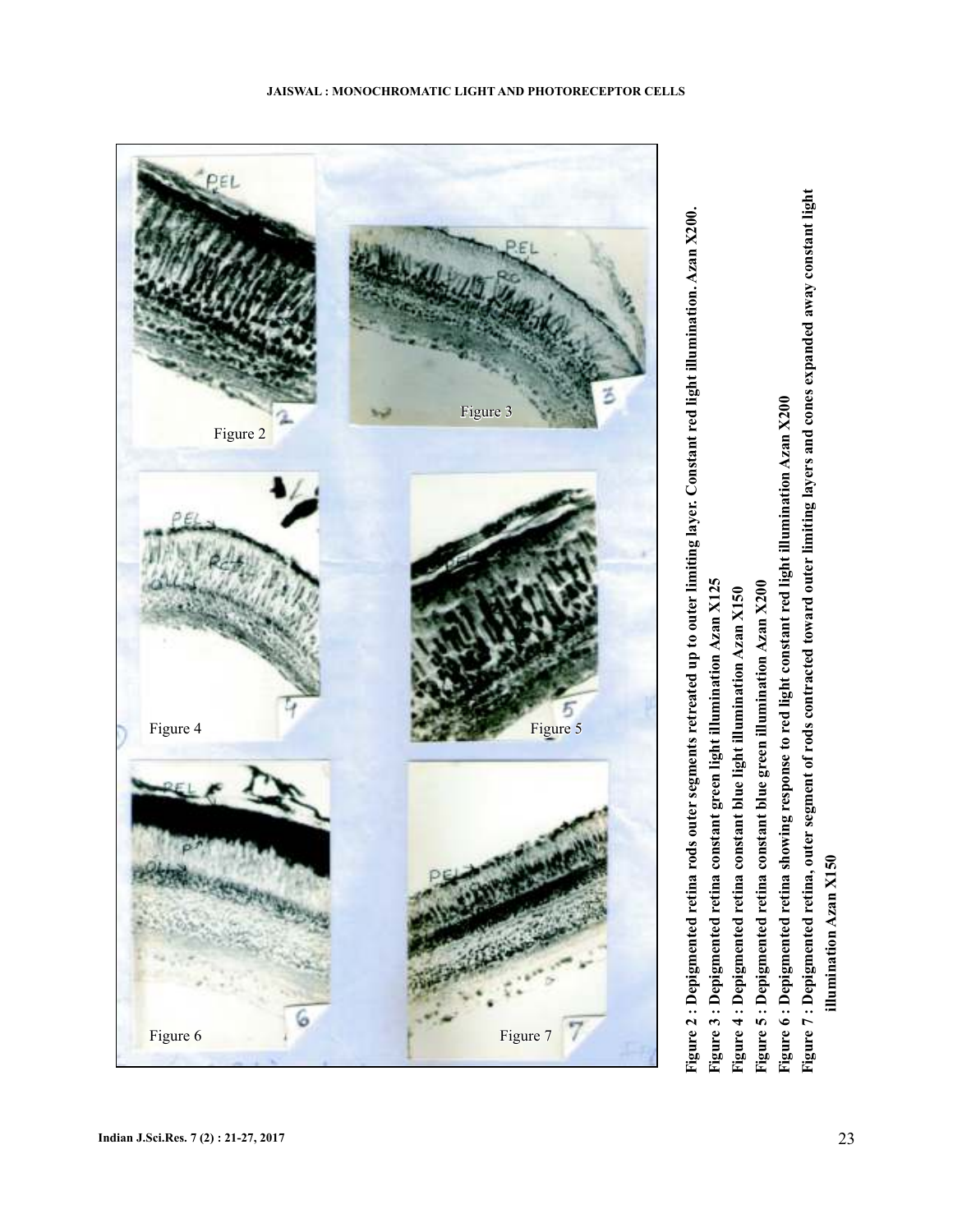monochromatic light. The monochromatic light were red, blue green and blue-green. To obtain this coloured gelatin filter was used covering the bulb as well as the glass sides of the aquaria, the rest of the procedure were same as used for normal light condition.

The thickness of the retina as a whole or any of its component layers were measured slides. Alternatively, the thickness was also measured on the photomicrograph. These measurements served only to determine the ration in the thickness of one with the other. For measurement of actual cell size, oculometer and micrometer were used, wherever necessary.

Since the retina has curvature, hitological preparations pose problems in illucidating the presence of the two kinds of photoreceptor cells, the rods and cones under light microscope. Only electron microscope can convincingly demonstrate whether the photo receptor cells is rod or cone. However, present investigations revealed that retinomotor movement uder DD are ideal test to confirm the presence or absences of cones, because the two get. Distinctly separated out in two tiers distal cones and proximal rods.

On this basis, one can interpret easily the retinal organization with regard to photoreceptor cell type. On this basis in the present study, presence of cones could be revealed in *Labeo rohita* alone and absence of cones in the remaining fish examined and retnomotor responses under normal and cetain experimental light conditions particularly to establish whether they retreat up and down with respect to their normal position in normal conditions (natural light).

- Under constant red light condition (pigmented, partially depigmented and completely depigmented condition).
- Under constant green light condition (pigment, partially depigmented and completely depigmented condition).
- Under constant blue light condition (pigmented, partially depigmented and cmpletely depigmented conditions).
- Under constant blue, green light conditions pigmented partially depigmented and completely depigmented condition.

#### **1. Red Light (About 700μm)**

Exposure to red light evoke response in the rods. The outer segment remains in contracted position that is, close to outer limiting membrane. In this condition the response elicitated is similar to that shown by rods exposed to DD condition fig-2. The measurement of thickness of different layers retina of the fish examined are given below-

# *C. batrachus*

| (a) | 1. Total thickness of retina | $247.5 \mu m$ |
|-----|------------------------------|---------------|
|     | 2.1 to 2 layer               | $150 \mu m$   |
|     | 3.1 to 4 layer               | $150 \mu m$   |
|     | 4.4 to 5 layers              | $26.25 \mu m$ |
|     | 5.8 to 9 layers              | $4.5 \mu m$   |
|     | 6.4 to 10 layers             | $97.5 \mu m$  |
|     | 7.6 to 8 layers              | $69 \mu m$    |

#### **2. Green Light (About 525m)**

Green light also evokes a change in the rods. The outer segments or the rods are contracted. The position of outer segments of rods is similar so that shown under red light condition. However, the cell count and active thickness of the various cell layer of the fishes examined are not the same fig-3 and the data on their measurement are given below.

# *C. batrachus*

| (a) | 1. Total thickness of retina | $240 \mu m$  |
|-----|------------------------------|--------------|
|     | 2.1 to 2 layer               | $142 \mu m$  |
|     | 3.1 to 4 layer               | $150 \mu m$  |
|     | 4.4 to 5 layers              | $37.5 \mu m$ |
|     | 5.8 to 9 layers              | $3.75 \mu m$ |
|     | 6.4 to 10 layers             | $82.5 \mu m$ |
|     | 7.6 to 8 layers              | $52.5 \mu m$ |
|     | DL. . I S. LA / A L 400  )   |              |

#### **Blue Light (About 400m)**

Blue light also evokes a change in the rods. The outer segment of rates are contracted. however they do not come as close to the outer limiting membrane as well under red-light condition. It appears as if the contraction of outer segments or rods is not full fig-4. The measurement of the thickness of different layers of the retinal of the fishes examine are given below.

#### *C. batrachus*

| (a) | 1. Total thickness of retina | $255 \mu m$   |
|-----|------------------------------|---------------|
|     | 2. $1$ to $2$ layer          | $112.5 \mu m$ |
|     | $3.1$ to 4 layer             | $150 \mu m$   |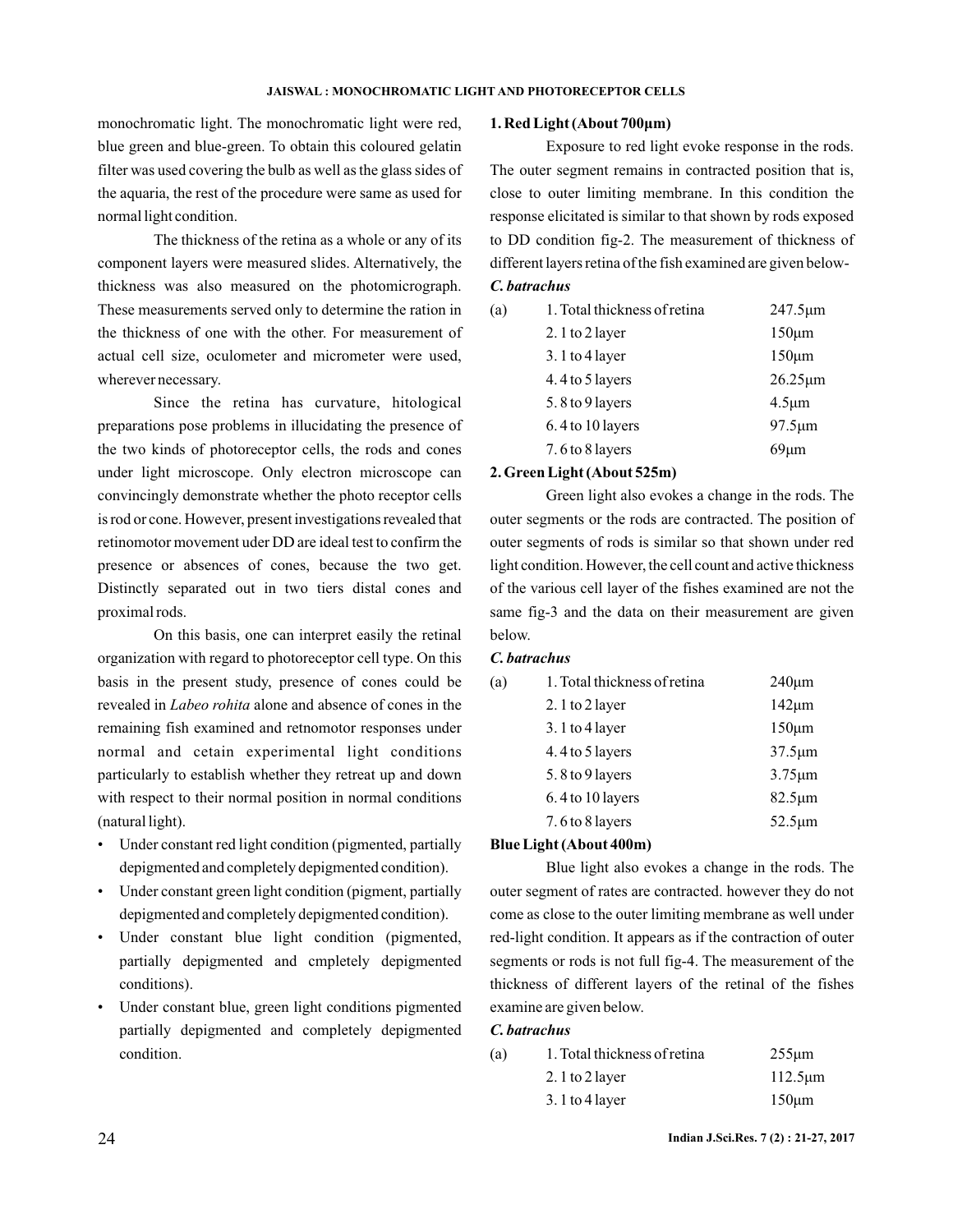#### **JAISWAL : MONOCHROMATIC LIGHT AND PHOTORECEPTOR CELLS**

| 4.4 to 5 layers    | $3.75 \mu m$ |
|--------------------|--------------|
| 5.8 to 9 layers    | $30 \mu m$   |
| $6.4$ to 10 layers | $105 \mu m$  |
| 7.6 to 8 layers    | $75 \mu m$   |

## **Blue Green Light (about 494 m) μ**

At first glance, it appears that the change eliciated in rods is similar to that shown unde blue light condition, however when blue and green light effect fig-5 is compared with blue-green light effect. It is found that contraction of outer segments is less realized in the latter than in the former.

## *C. batrachus*

| (a) | 1. Total thickness of retina | $240 \mu m$  |
|-----|------------------------------|--------------|
|     | 2. 1 to 2 layer              | $112 \mu m$  |
|     | $3.1$ to 4 layer             | $150 \mu m$  |
|     | 4.4 to 5 layers              | $30 \mu m$   |
|     | 5.8 to 9 layers              | $3.75 \mu m$ |
|     | 6.4 to 10 layers             | $105 \mu m$  |
|     | 7.6 to 8 layers              | $75 \mu m$   |

### *Labeo rohita*

When exposed to constant red-light illumination condition, both types of photo-receptors, rods and cones show a response, whereas the outer segments of rods are contracted towards the outer limiting membrane, the outer segments or cones are expanded away from their outer limiting membrane, thus the response elicitated is opposite in the two and outer segment of the two occupy a position in tow tiers, an upper for cones and lower for rods.

The relative thickness or various cell layers were measured and the data are given below.

# *C. batrachus*

| (a) | 1. Total thickness of retina | $379.5 \mu m$ |
|-----|------------------------------|---------------|
|     | 2.1 to 2 layer               | $142.5 \mu m$ |
|     | $3.1$ to 4 layer             | $150 \mu m$   |
|     | 4.4 to 5 layers              | $82.5 \mu m$  |
|     | 5.8 to 9 layers              | $37.5 \mu m$  |
|     | 6.4 to 10 layers             | $247 \mu m$   |
|     | 7.6 to 8 layers              | $165 \mu m$   |
|     |                              |               |

When only the thickness occupied by functional photosensitive segment (pigment epithelium cell and their process and outer segments of photoreceptor cells) is taken into account as to its relative development against the total

thickness of the remaining retinal layers, it is found that greater in the two catfish species. It may be inferred that when layers 1 and 2 (pigment epithelium layer and photoreceptor cells layer) is considered in catfish species, the part of the retinal having neuronic elements inner to outer nuclear layer is less developed) than in salmonid, . *Labeo rohita*

When ration of the thickness of ganglion cell layer and never fiber layer to the total thickness of the retinal is taken into account, there is more or less constancy or values for these groups of fishes. When ration of the thickness of layers 4 and 5 (outer nuclear layer and outer plexiform layer) combine to layer 6, 7 and 8 (Inner nuclear layer, inner plexiform layer and layer of ganglion cells) is considered, it is found to be lesser in salmonid, *Labeo rohita* but greater in the catfish species indication is that the development of interneuronic connections are lesser developed in the catfish species than in salmonids, Labeo rohita.

From the above it is apparent that the retinal organisation in the catfish, Clarias batrachus examined presently deflates from those of the other teleosts examined, Labeo rohita. The latter have resemblence to the retinal organization found in typical normal teleost eye as that of salmonids, Al, 1971. The salmonids are known to be surface dwelling, fast swimming and diurnal forms which possess acute vision to rely upon in feeding and other activities. The fingerlings of *Labeo rohita* bear to salmonids is clear, because these are diurnal and surface dwelling forms, seemingly utilizing acute vision for feeding and other activities. However, catfish show a marked deviation from diurnal forms in the retinal organization. The two catfish species examined are known to be bottom dwelling and hiding by day, but surface dwelling and active by right. In accordance with this nocturnal way of life, vision apparently is of little use in feeding and other activities. These catfishes are known to possess ampullary electroreceptor besides ordinary neuromasts and taste buds (on barbles) on which these may be relying for feeding and other activities during night. In this background the elucidation of retinal components and their significance has remained an enigma. On the basis of present investigation and attempt is made to throw light on this issue. In terms of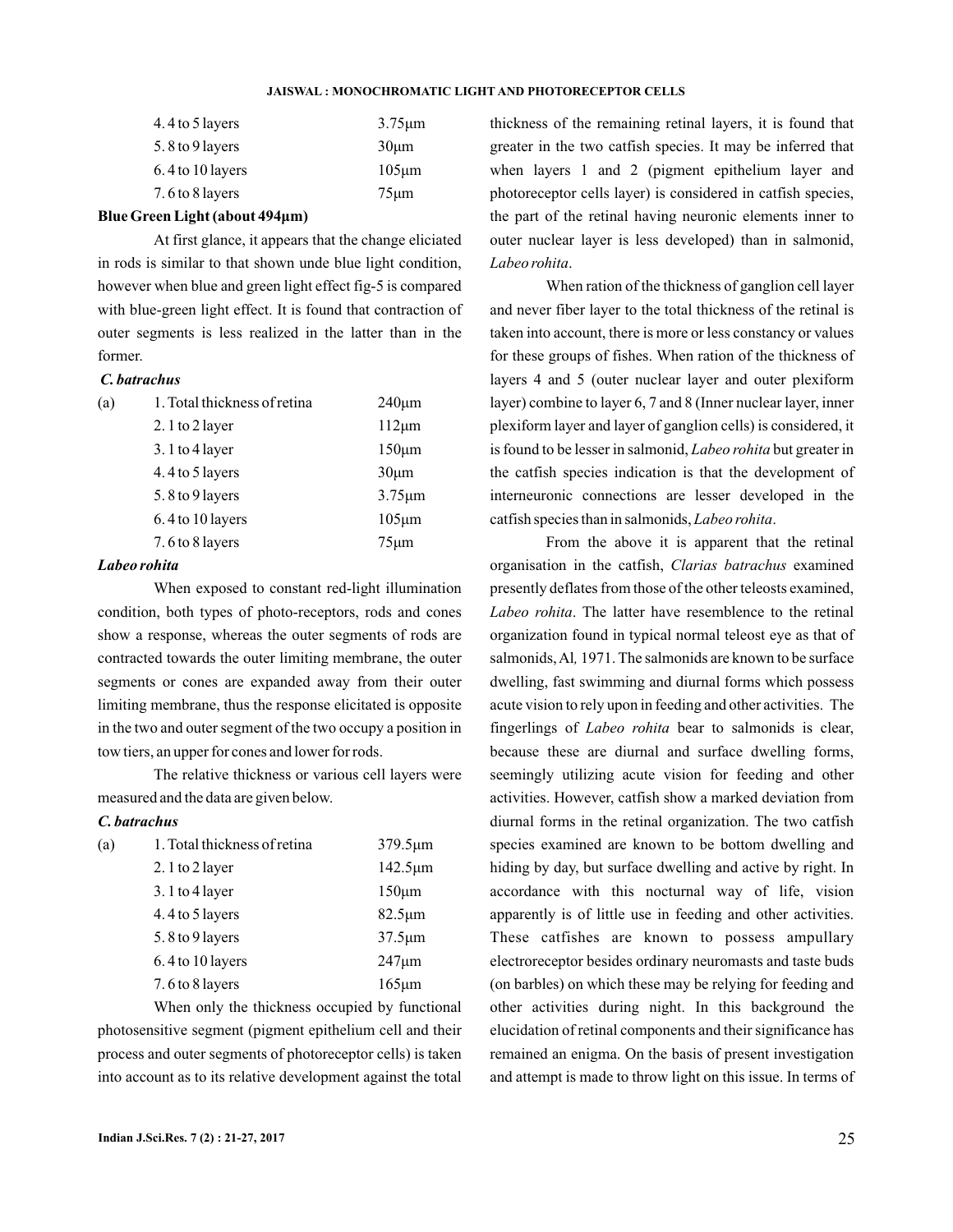reduction in the relative thickness of the neural retina, the retinal, organization of presently examined catfishes *C.* batrachus is comparable with that of the bottom dwelling nocturnal glass catfish (non-indian) Wagner (1990) *.*

2. In the teleosts namely *Labeo rohita* the retinal organization is similar to that of a normal day vision fish such as a salmonid. Fingerlings of Labeo rohita are surface feeder, Sahu and Jana (1996) and obviously have visiondependent feeding.

The retina of these two teleosts display a typical columnar disposition. In *Labeo rohita*, photoreceptors include both rods and cones, which are easily distinguishable during retinomotor movements in response to total darkness, only single cones are discernible. Outer plexiform and inner plexiform layers are well developed. The ganglion cells to photoreceptor cell is normal i.e. 1:1.5.

It may be presumed that for these nocturnal catfish eyes are of no use in their nocturnal activities, feeding included. Vision dependent feeding if at all, may be taking place at sunset when these carnivorous fish are rising up and other diurnal fish are withdrawing from the surface. Silhouette/shadow overhead movement of the descending fish could be easily detected by the rods in the retina of these two catfishes as they are ascending the column of water for purpose of prey capturing.

It is interesting to note that literature on diurnal catfish retina is not available accept for the bottom dwelling (low illumination conditions Ameiurus nebulous, which, however, hunts in good light. The retinal of this catfish shows the presence of both rods and cones. In fact the retina of this fish is said to possess maximum numbers of cones (9000 per square mm) while the rods have numerically the least concentration (18400 per square mm) among the teleosts. Cone-high retina characteristic fish feeding in bright light, possessing good vision, such as in other vertebrates. According to Ali et al. (1961), sparseness of cones together with abundance of rods is characteristic of the retina of the vision-dependent fish. By comparison, the two nocturnal catfish species presently examined, show loss of cones, which can be said to be indicative of a degenerative changes.

### **Effect of Monochromatic light**

Results of exposure to mono-chromatic light conditions in the case of four fishes examined are interesting and rewarding.

Underwater photic conditions particularly with regard to intensity of light and colour of light, varies with depth of water. Light a it penetrates the column of water from surface to bottom gets progressively attenuated owing to absorption as well as scattering of light. Behaviour of fish like of other organisms. Goldman and Horne, (1983) is strongly influenced by photic conditions available at habitat of fish, particularly in case of catfishes living at the bottom.

Ultra-violet and Infra-red components of light spectrum are absorbed fish and therefore penetrate least, Goldman and Horne, 1983. Blue and red light are attenuated very rapidly while yellow and orange light penetration are attenuated least.

Among the four fishes examined presently, *Labeo rohita* alone is diurnal with preponderance of retinal cones, the remaining three are nocturnal (bottom living and active by night). In the two catfishes and murrel, present histological investigation under light-microscope did not reveal the presence of cones.

As for as *Labeo rohita* is concerned, the red light evokes a retinomotor response similar to that produced by darkness, establishing high sensitivity of red sensitive cones. Spectral sensitivity curve for Cyprinus carpio retina shows that cone sensitivity for red is maximum at 620 mm. Akimichi and Tachibana, 1985.

In case of catfishes Claries batrachus and Heteropneustes fossils, red light and green light evoke retion-motor responses similar to one caused by darkness. Blue-green and blue light show slight but clear alteration in retinomotor responses as compared to those evoked by red and green light. Since rods are not known to be colour sensitive, presence of atleast blue-green and blue sensitive cones may be expected in their retina.

Colour vision does occur in teleosts which possess cones. According to the size and multiplicity, cones may be red sensitive, green sensitive, blue sensitive and ultraviolet sensitive, Stell and Harosi (1976), Wanger (1978), Wanger (1990).